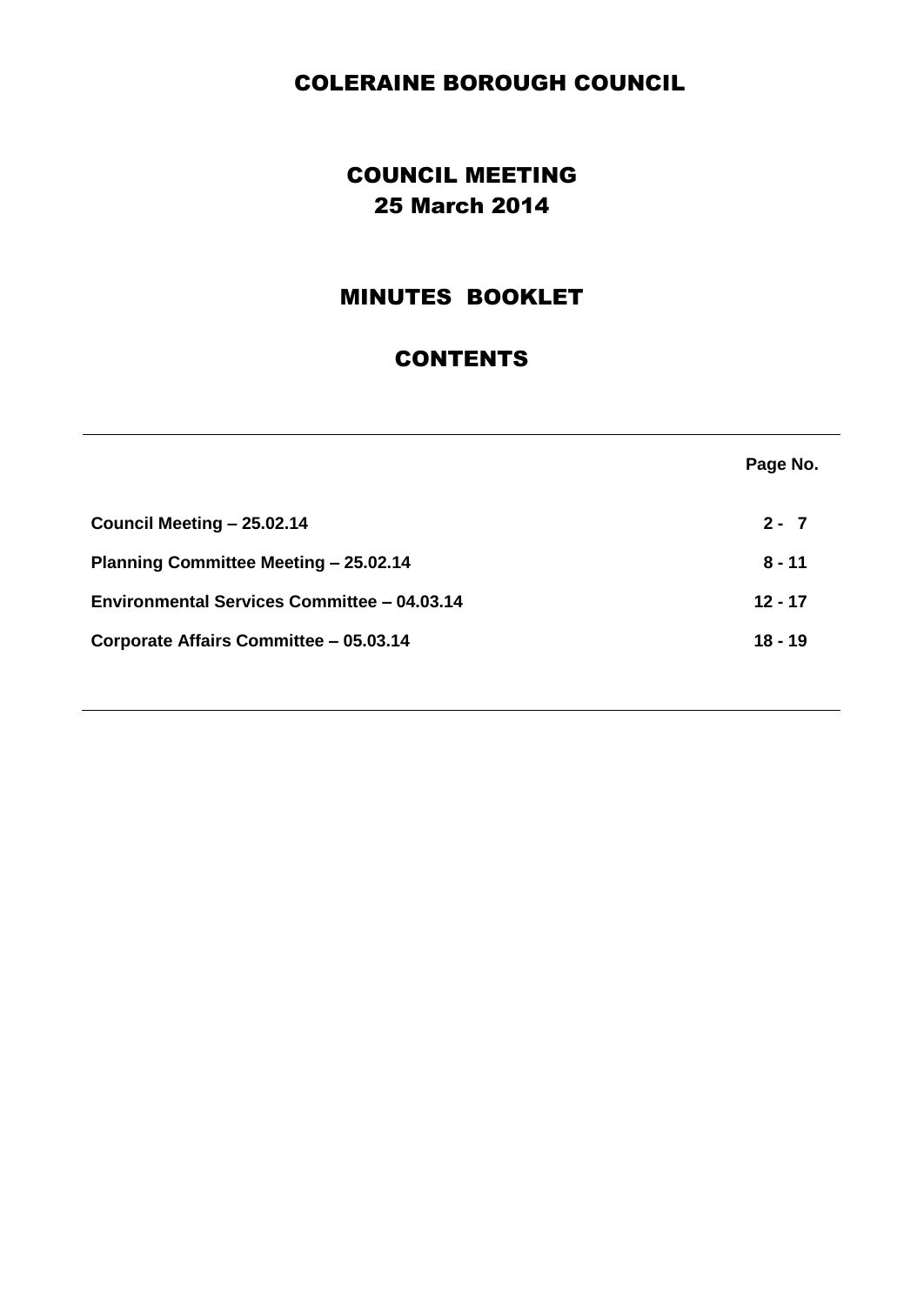| <b>Meeting</b>       | <b>Council</b>                                                                                                                                                                                                                                                                                                                                                                                                                                      |
|----------------------|-----------------------------------------------------------------------------------------------------------------------------------------------------------------------------------------------------------------------------------------------------------------------------------------------------------------------------------------------------------------------------------------------------------------------------------------------------|
| Date and Time        | 25 February 2014 at 6.50pm                                                                                                                                                                                                                                                                                                                                                                                                                          |
| Location             | Council Chamber, Cloonavin                                                                                                                                                                                                                                                                                                                                                                                                                          |
| <b>Chair</b>         | The Mayor, Councillor D Harding                                                                                                                                                                                                                                                                                                                                                                                                                     |
| <b>Present</b>       | Deputy Mayor, Councillor M Fielding                                                                                                                                                                                                                                                                                                                                                                                                                 |
|                      | Aldermen W Creelman, P Fielding, N Hillis and J McClure                                                                                                                                                                                                                                                                                                                                                                                             |
|                      | Councillors C Archibald, D Barbour, Y Boyle, T Clarke, S Cole, G Duddy, B<br>Fitzpatrick, R Holmes, W King, M Knight-McQuillan, R Loftus, W<br>McCandless, S Quigley and C Sugden                                                                                                                                                                                                                                                                   |
| <b>In Attendance</b> | Town Clerk and Chief Executive (Items 1.0 - 12.2.1), Corporate Director of<br>Environmental Services (Items $1.0 - 12.2.1$ ), Corporate Director of Leisure<br>and Development (Items $1.0 - 12.2.1$ ), Head of Finance (Items $1.0 -$<br>12.2.1), Senior Environmental Officer (Items 1.0 - 5.2.1), Principal<br>Administrative Officer (Items 1.0 - 12.2.1), Business Support and<br>Administration Manager and Acting Business Support Assistant |

An apology was recorded for Alderman Hickey.

### **2 CHAIR'S BUSINESS**

#### **2.1 Appointment of Chief Executive to Causeway Coast and Glens District Council**

The Mayor extended congratulations to Mr David Jackson, Chief Executive elect of the Causeway Coast and Glens District Council. He paid tribute to Mr Jackson's work with Coleraine Borough Council and wished him all the best in his new position.Members echoed these remarks and expressed their eagerness to work with Mr Jackson.

The Mayor, on behalf of Council, thanked Members of the Causeway Coast and Glens Statutory Transition Committee for their work to date, especially those involved on the Interview Panel for the appointment process.

**Agreed:** That a letter of congratulations be sent to Mr Jackson.

#### **2.2 Resignation of Town Clerk and Chief Executive**

The Mayor paid tribute to Mr Roger Wilson on his last meeting as Chief Executive of Coleraine Borough Council and wished him future success in his personal life and his appointment as Chief Executive of Armagh, Banbridge and Craigavon District Council. The Mayor and Members expressed their thanks for Mr Wilson's hard work and years of service on behalf of Council and the Borough and noted that he would be warmly remembered for the achievement of the first zero rates increase in the history of Council.

### **3 DECLARATIONS OF INTEREST**

The Mayor declared an interest in item 15.1 of the Environmental Services' Committee Report in relation to Legal Proceedings.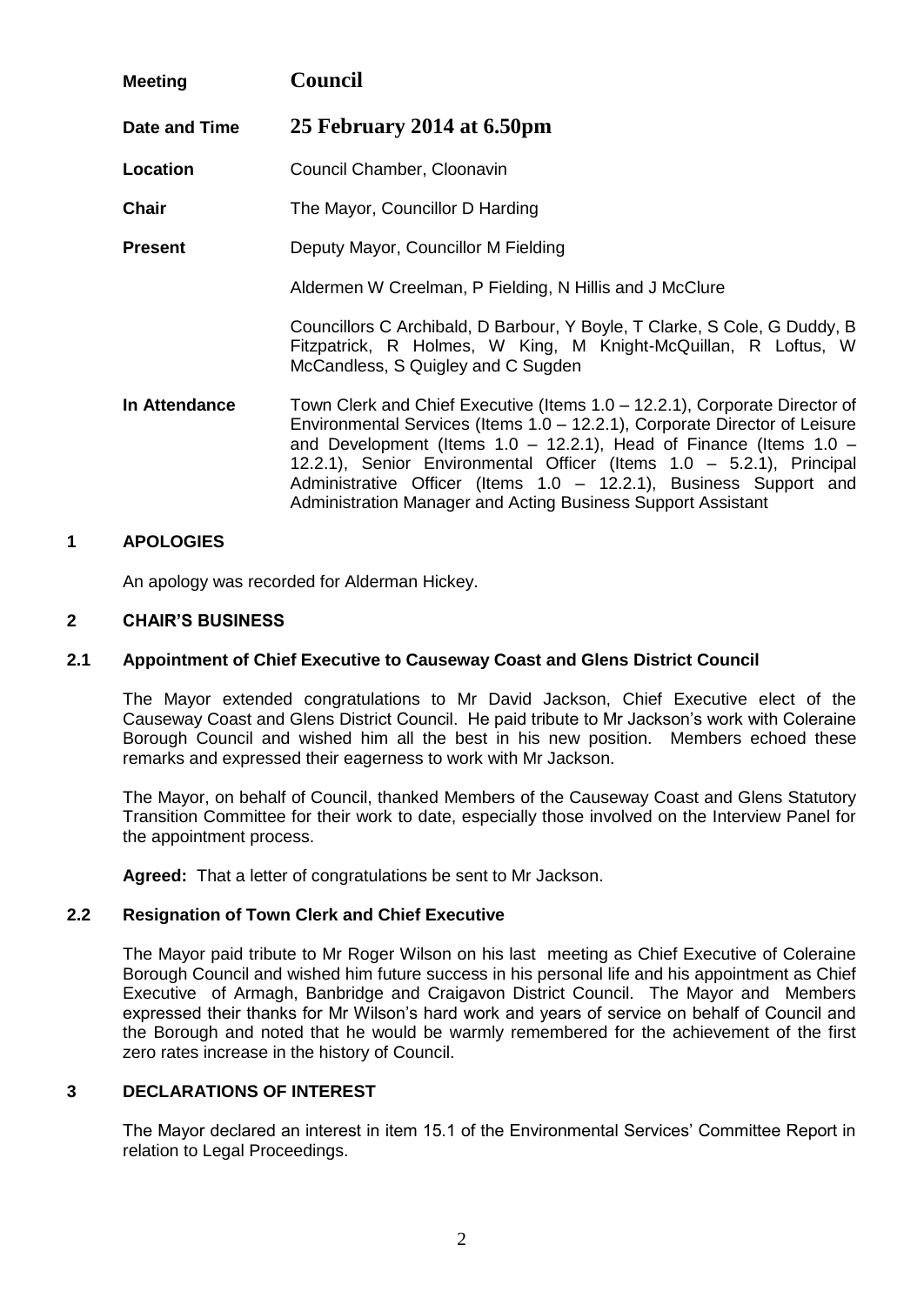#### **4 'IN COMMITTEE'**

It was agreed to take a number of items 'In Committee' at the end of the meeting.

#### **5 MINUTES**

The Minutes of the Council meeting of 28 January 2014 were confirmed and signed.

#### **6 COMMITTEE REPORTS**

#### **6.1 Planning Committee**

The Minutes of the Planning Committee meeting of 28 January 2014 were proposed by The Chairman, Alderman Creelman, seconded by Councillor Boyle and agreed.

#### **6.2 Environmental Services Committee**

The Minutes of the Environmental Services Committee meeting of 4 February 2014 were proposed by The Chairman, Councillor Archibald and seconded by Councillor Duddy.

The Corporate Director of Environmental Services gave a summary of the topics contained in the Committee Report and answered questions on various issues.

#### **6.2.1 Presentation – Severe Weather Preparations Contingency Plan**

The Senior Environmental Health Officer delivered the presentation to Members and drew attention to a booklet 'Emergency Planning – Severe Weather', which contained 24 hour contact details for emergency planning (circulated).

The Committee Report was subsequently agreed.

#### **6.3 Corporate Affairs Committee**

The Minutes of the Corporate Affairs Committee meeting of 5 February 2014 were proposed by The Chairman, Councillor Duddy and seconded by Alderman Fielding.

The Chief Executive gave a brief summary of the topics contained in the Committee Report and answered questions on various issues.

### **6.3.1 Review of Governance Arrangements – Committee Structure**

The Deputy Mayor spoke on the current Committee system, the six-month trial for which was at an end and expressed concerns about certain aspects including lack of information and the perceived exclusion of Members, press and public.

It was proposed by the Deputy Mayor: that Council revert to the original Committee structure which was in place prior to December 2013.

Councillor McCandless referred to the volume of business transacted at Committees and the forthcoming changes which would take place following election of the Causeway Coast and Glens District Council.

It was then proposed by Councillor McCandless and seconded by Councillor Sugden: that Council retain the current Committee system with the proviso that press and the public be allowed access to all non-confidential matters.

As the proposal put forward by the Deputy Mayor had not been seconded, the proposal by Councillor McCandless became the substantive Motion.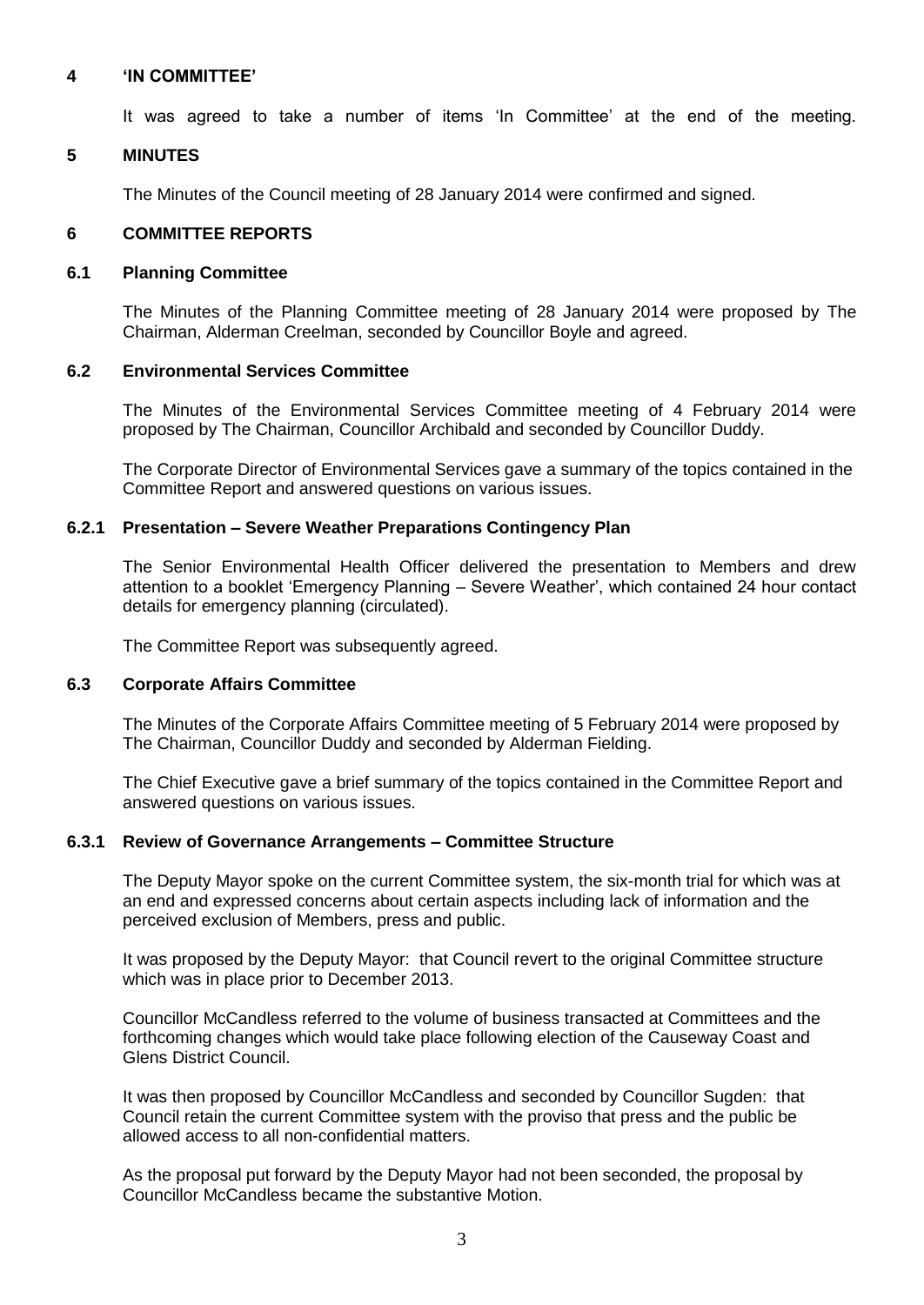Councillor Cole then seconded the Deputy Mayor's proposal, which was taken as an amendment.

On being put to the meeting, the amendment was lost with 8 Members voting in favour and 11 Members voting against.

**Agreed:** With 11 Members voting in favour and no Members voting against, that Council retain the current Committee system with the proviso that press and the public be allowed access to all non-confidential matters. Further, that these arrangements be effective immediately.

The Mayor advised that the new Chief Executive of Council might invite Members to a workshop to discuss Committee arrangements.

The Committee Report was agreed subject to the amendment.

### **7 NOTICE OF MOTION**

The following Motion was proposed by Councillor Archibald and seconded by Councillor Loftus:

"That this Council notes with concern the legal ruling which resulted in a 0% transfer rate from Pillar 1 to Pillar 2 of the Rural Development Programme and is concerned that the court ruling which quashed the decision by the Agriculture Minister could have a detrimental impact on the Going for Growth strategy, the environment and funding for rural communities; and calls on the Council to write to OFMDFM and the Finance Minister to ensure the necessary funding is found to address this."

Discussion followed during which a number of Members voiced their varied opinions on the sentiments expressed in the Motion and the likely effectiveness which letters from Council might have.

Councillor Knight-McQuillan asked that it be noted that the court case involving the Agriculture Minister was in relation to procedural matters only.

**Agreed:** On being put to the Meeting and with 4 Members voting in favour and 9 Members voting against, that the Motion fail.

#### **8 LEISURE AND DEVELOPMENT SERVICES' REPORT**

Consideration was given to the Report of the Corporate Director of Leisure and Development (previously supplied).

#### **8.1 Somerset Trees**

Members' attention was drawn to the various options contained in the 'SWOT' Analysis attached to the Report, which had previously been presented to residents of the Somerset area during two information sharing evenings in December and February. The favoured recommendation of the residents was for Option 5.

The Corporate Director of Leisure and Development reported, however, that Planning Service had now placed a Tree Preservation Order on the entire tree belt at Somerset and that a meeting had been arranged with them to address this development. He advised that work would be undertaken in autumn 2014 subject to consultation with Planning Service.

**Agreed:** That Council approve Option 5 at a cost of £17,750 viz: to fell all trees adjacent to the fence up to a maximum of half the width of the tree belt or a tree length from a house and repeat for the other half once replacement trees have been established.

A number of Members thanked the Corporate Director of Leisure and Development and the Outdoor Recreation Manager for their work on this issue.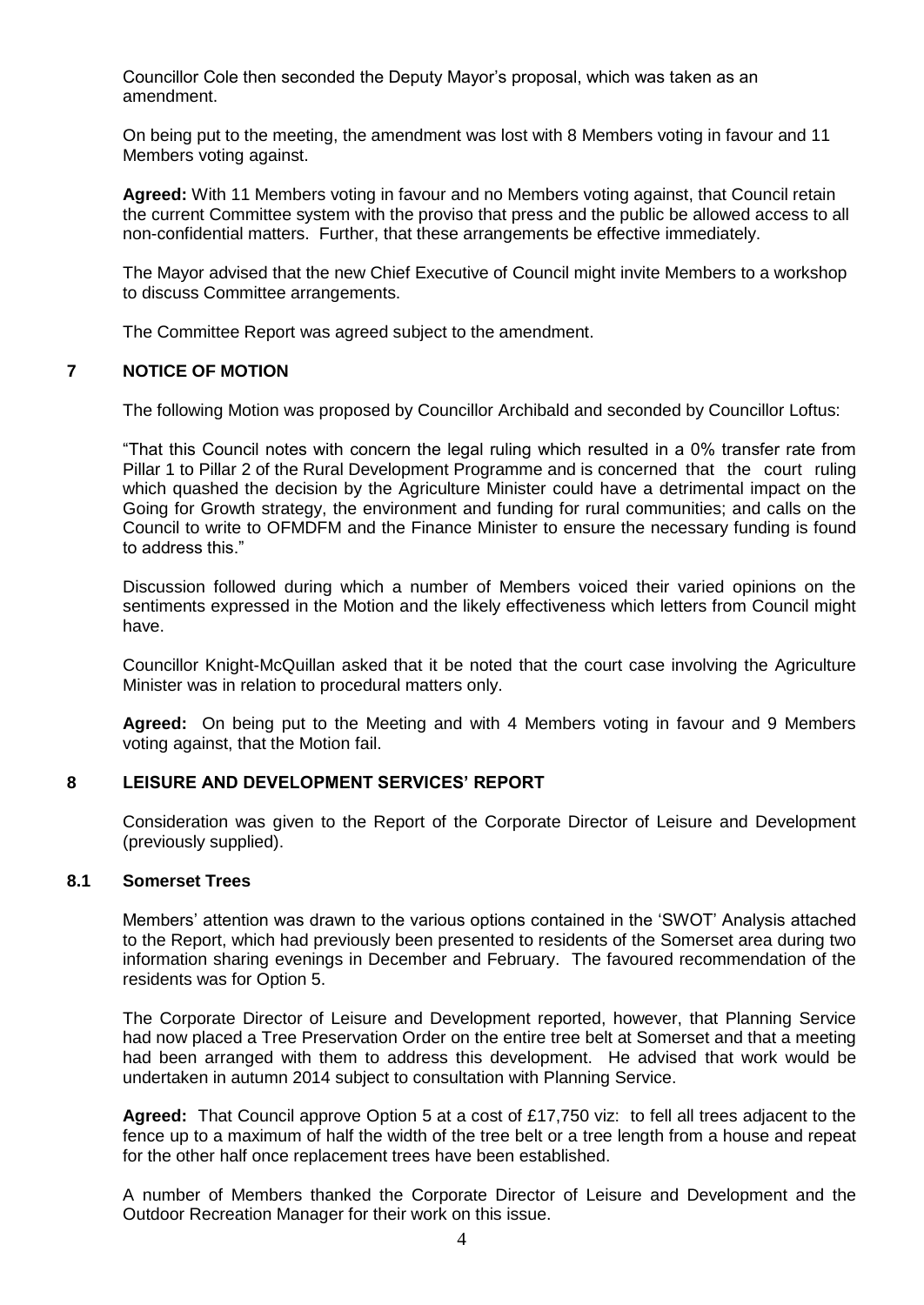# **9 CORRESPONDENCE**

Members noted the following correspondence (previously supplied);

- Letter dated 30 January 2014 from Big Lottery Fund re legacy investment
- Letter dated 18 February 2014 from Londonderry Area Electoral Office re Registration and ID Clinic
- Letter dated 18 February 2014 from The Regulation and Quality Improvement Authority re Independent Expert-Led Inquiry into Child Sexual Exploitation in Northern Ireland
- Forecast of Events
- Documents for Tabling
- Consultation Documents

## **10 DOCUMENTS FOR SEALING**

Resolved:

That the following documents be sealed:

| 1 | Transfer of Land (In<br>Triplicate) | Council to Mr Elliott - 99 Dunluce Road, Portrush                                                                 |
|---|-------------------------------------|-------------------------------------------------------------------------------------------------------------------|
| 2 | Contract (In Duplicate)             | Council and JPM Contracts Ltd - Kilrea<br>Environmental Improvement Scheme 131063                                 |
| 3 | Contract (In Duplicate)             | Council and Sugar Rush Creative – Design and<br>Supply of Project Alchemy CRM Website<br>Ref DSU-Alchemy CRM/1/14 |
| 4 | Agreement (In Duplicate)            | Coleraine Rugby Football Club to Council – Land<br>at Rugby Avenue, Coleraine                                     |
| 5 | <b>Cemetery Titles</b>              | Grant of Right of Burial – Deeds Register No.<br>4091-4098 inclusive:                                             |
|   |                                     | Coleraine<br>4<br>3<br><b>Ballywillan</b><br>Agherton<br>0<br>Portstewart<br>1<br>Kilrea<br>0                     |

## **11 ANY OTHER BUSINESS**

### **11.1 Thanks**

The Mayor extended thanks to Mr Milne Rowntree and students from the University of Ulster for their attendance and expressed the hope that they were now more informed about Council procedures.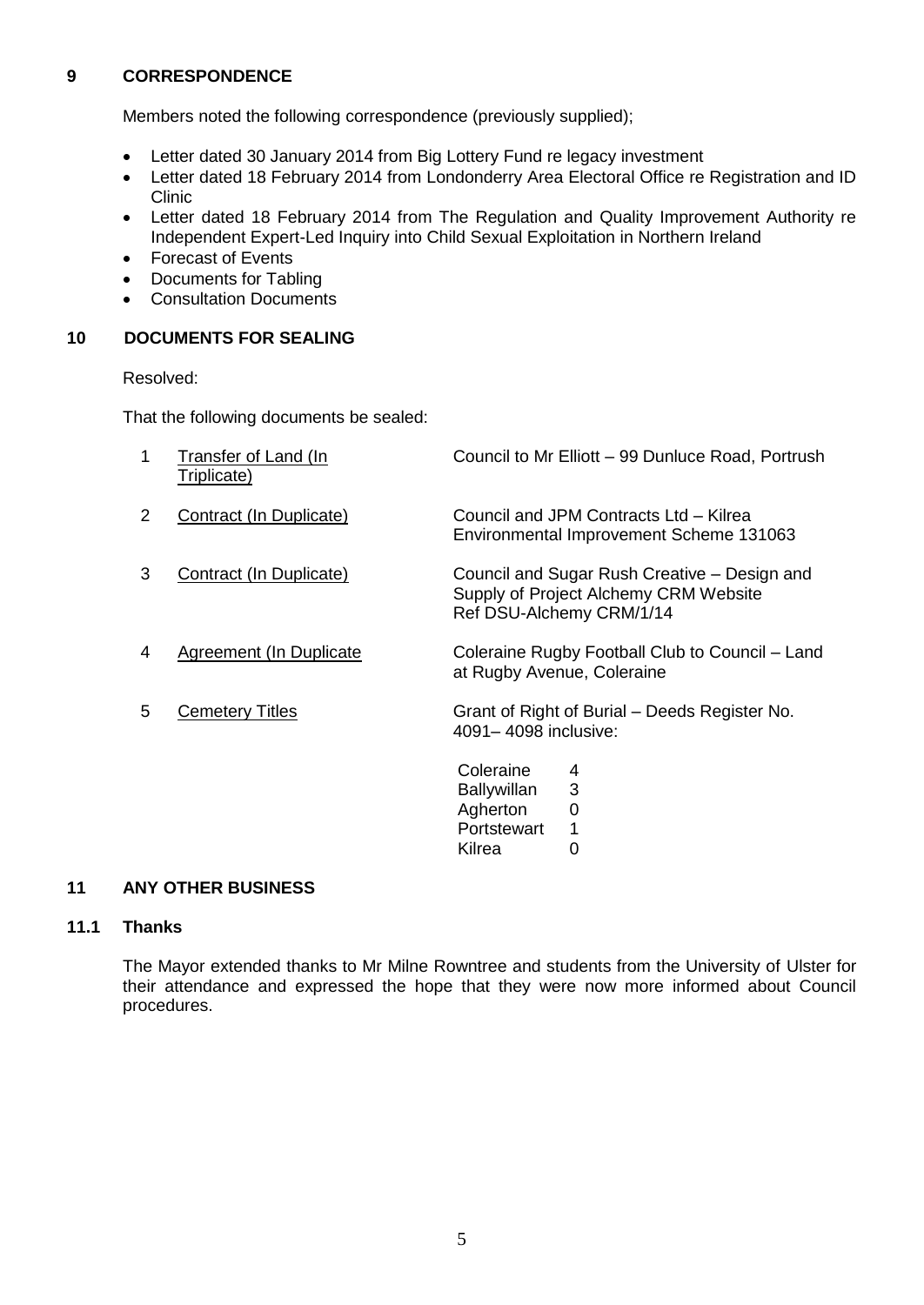| <b>Meeting</b> | <b>Planning Committee</b>                                                                                                                                                                                             |
|----------------|-----------------------------------------------------------------------------------------------------------------------------------------------------------------------------------------------------------------------|
| Date and Time  | 25 February 2014 at 6.30pm                                                                                                                                                                                            |
| Location       | Council Chamber, Cloonavin                                                                                                                                                                                            |
| <b>Chair</b>   | Alderman W Creelman                                                                                                                                                                                                   |
| <b>Present</b> | The Mayor, Councillor D Harding (Items 6-9)<br>The Deputy Mayor, Councillor M Fielding                                                                                                                                |
|                | Aldermen P Fielding, N Hillis and J McClure                                                                                                                                                                           |
|                | Councillors C Archibald, D Barbour, Y Boyle, T Clarke, S Cole, G Duddy, B<br>Fitzpatrick, R Holmes (Items 4-9), W King, M Knight-McQuillan, R Loftus,<br>W McCandless, S Quigley and C Sugden                         |
| In attendance  | Mr S Mathers and Ms Jennifer Lundy, Planning Service, Head of Health<br>and Built Environment, Principal Administrative Officer, Business Support<br>and Administration Manager and Acting Business Support Assistant |

An apology was received from Alderman Hickey.

#### **2 CHAIR'S BUSINESS**

There was no Chair's business.

### **3 DECLARATIONS OF INTEREST**

There were no Declarations of Interest.

### **4 PLANNING CONSULTATION**

Councillor Holmes entered during this item.

Mr Mathers introduced Ms Jennifer Lundy as the new Senior Planning Officer for Coleraine and first point of contact for Council.

A list of 18 applications was presented for consideration (previously supplied).

# **4.1 Applications Deferred from Previous Meeting**

**Application D1 C/2013/0137/F** Proposed farm dwelling and garage at approximately 75m NW of 36 Glasgort Road, Aghadowey, Coleraine for Mr D Mullholland.

The opinion of Planning Service was to approve.

**Agreed:** That the application be approved.

**Application D2 C/2013/0189/F** Proposed 250kw wind turbine with hub height of 30m and rotor diameter of 27m at 420m SW of 10 Magheraboy Road, Portrush for Mr James Taylor.

The opinion of the Planning Service was to refuse. Councillor Knight-McQuillan requested that the application be held for two weeks until a noise impact assessment could be completed.

**Agreed:** That the application be held for two weeks.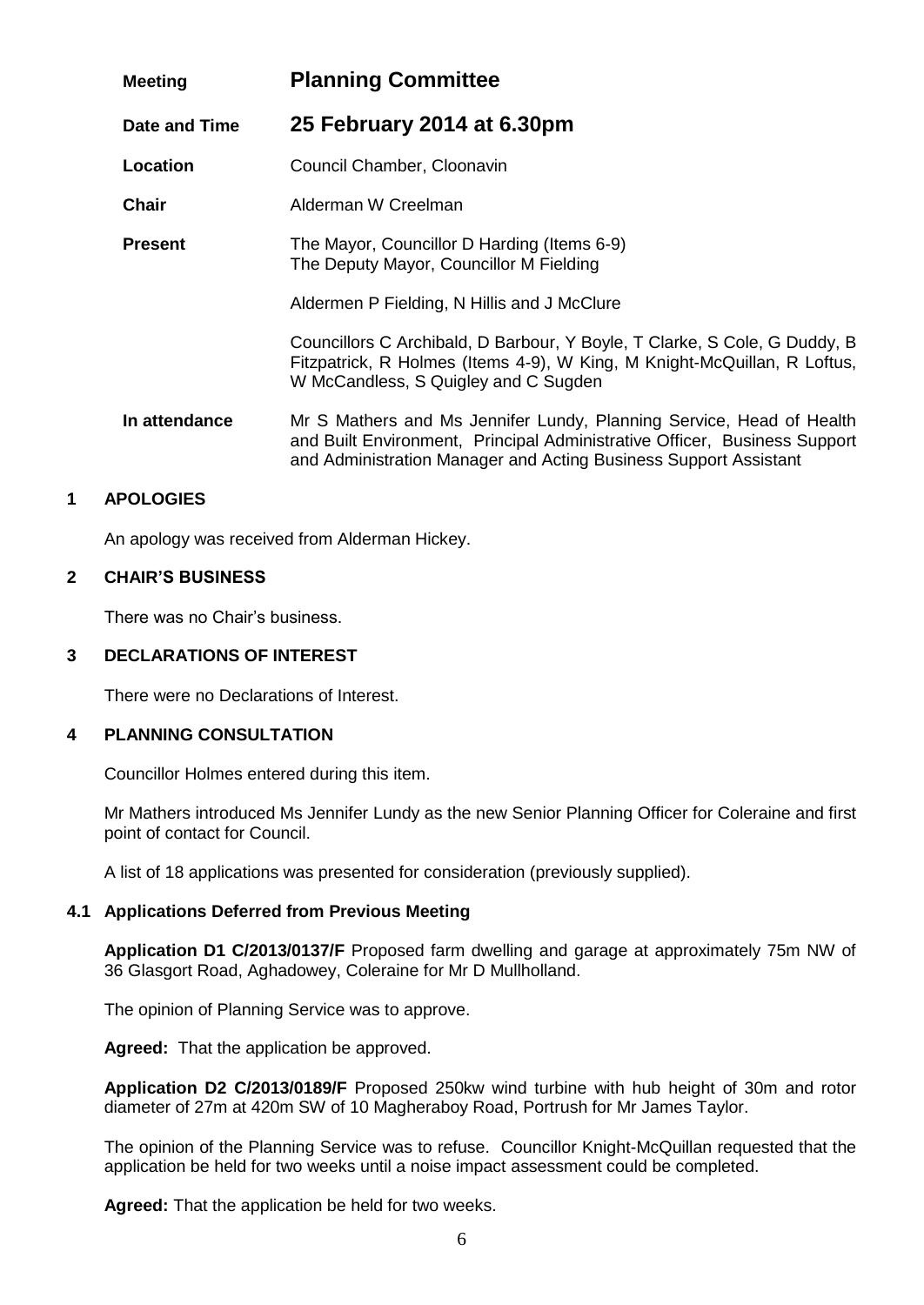**Application D3 C/2013/0271/O** Proposed permanent dwelling at 63 Ballygawley Road, Aghadowey, Coleraine for Mr David Kane.

The opinion of Planning Service was to refuse.

**Agreed:** That the application be refused.

#### **4.2 New Applications**

Ms Lundy enlarged on the new applications listed on the planning schedule and the recommendations were accepted subject to the following:

**Application No C/2012/0203/F** Proposed change of use from shop to fast food outlet/pizzeria at 56 Main Street, Garvagh for Mrs Rose O'Kane.

The opinion of Planning Service was to refuse. Ms Lundy advised that new information had been received since the schedule was published.

**Agreed:** That the application be removed from the schedule to consider new information; to be brought back to Council at a later date.

**Application No C/2013/0079/F** Retrospective application for change of use from vacant commercial unit to gym at 1-3 Lower Captain Street, Coleraine for Mr Mark Dunford, Atlas Gym, Coleraine.

The opinion of the Planning Service was to refuse.

**Agreed:** On the proposal of Councillor Knight-McQuillan and seconded by Alderman Fielding that the application be deferred for one month to facilitate an office meeting on the grounds that all material planning considerations had not been assessed.

**Application No C/2013/0113/F** Site for New Dwelling (previous Approvals C/2009/0565/O and C/2011/0543/F) at site adjacent to 15 Strandview Avenue, Portstewart for Montgomery Irwin.

The opinion of the Planning Service was to approve. Ms Lundy advised that a late letter of objection had been received.

**Agreed:** That the application be removed from the schedule to consider new information; to be brought back to Council at a later date.

**Application No C/2013/0220/F** Replacement Domestic Garage at Garage Adjacent to 6 Coastguard Cottages, Causeway View Lane, Portrush for Mr Tommy Caves.

The opinion of the Planning Service was to approve.

**Agreed:** On the proposal of the Deputy Mayor and seconded by Councillor Fitzpatrick that the application be deferred for one month to facilitate an office meeting on the grounds that all material planning considerations had not been assessed.

**Application No C/2013/0236/O** Two Storey Dwelling and Detached Garage to Replace a Redundant Business Premises at rear of 124 Castleroe Road, Coleraine for A Carruthers.

The opinion of Planning Service was to refuse.

**Agreed:** On the proposal of Councillor Quigley and seconded by Councillor Knight-McQuillan that the application be deferred for one month to facilitate an office meeting on the grounds that all material planning considerations had not been assessed.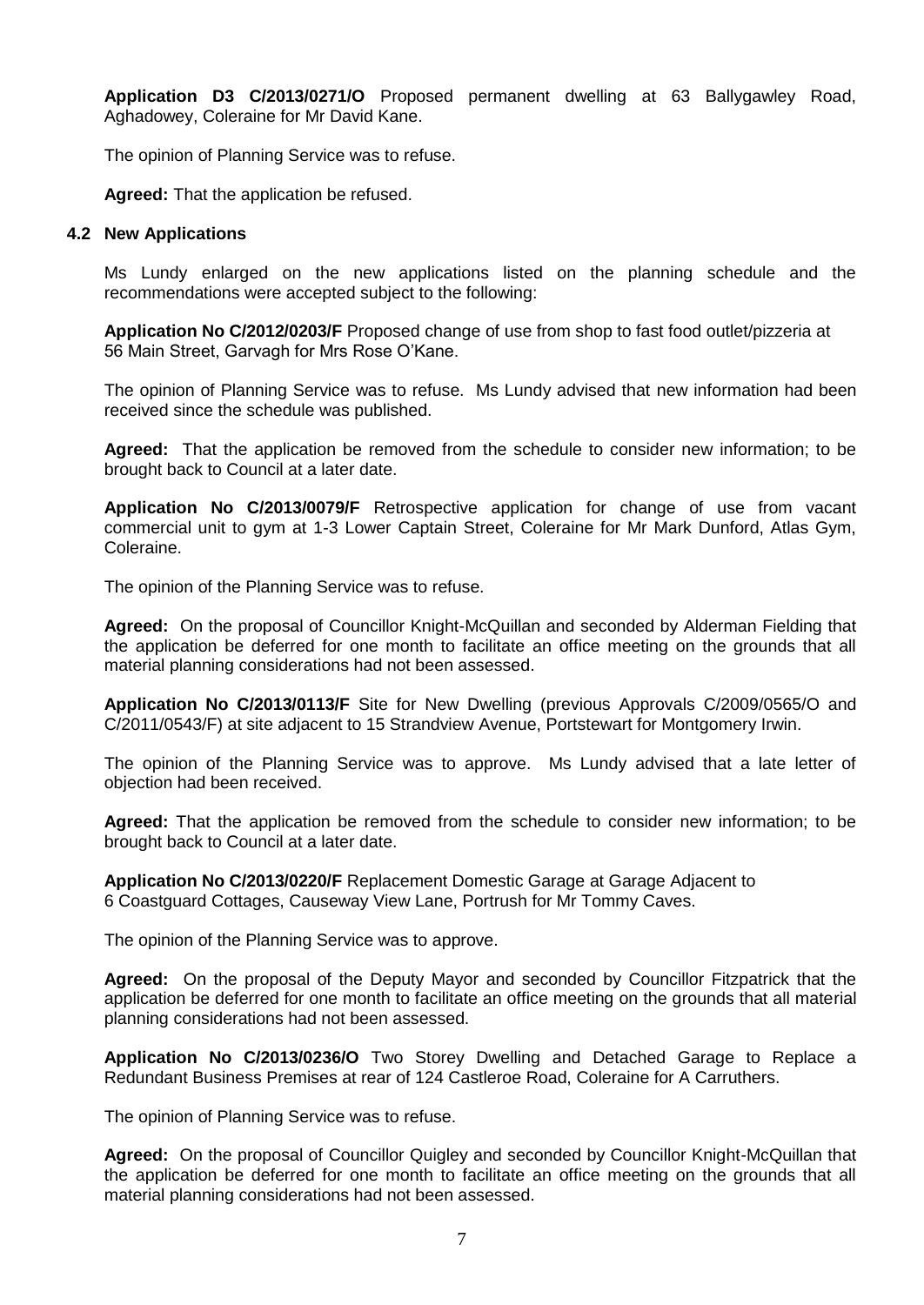**Application No C/2013/0440/A** Flat electronic sign fixed to gable wall at Spar Supermarket, 3-9 Coleraine Road, Portstewart for Henderson Food Halls Ltd.

The opinion of Planning Service was to refuse.

**Agreed:** On the proposal of Councillor Sugden and seconded by Councillor Archibald that the application be deferred for one month to facilitate an office meeting on the grounds that all material planning considerations had not been assessed.

**Application No C/2013/0454/A** Electronic Advertising at 85m South West of the Lodge Hotel, Lodge Road, Coleraine for The Lodge Hotel.

The opinion of Planning Service was to refuse.

**Agreed:** On the proposal of Councillor King and seconded by Councillor Fitzpatrick that the application be deferred for one month to facilitate an office meeting on the grounds that all material planning considerations had not been assessed.

**Application No C/2013/0461/F** Retrospective application for domestic garage/fence and concrete yard at 261 Windyhill Road, Coleraine for Mr G Montford.

The opinion of the Planning Service was to refuse.

**Agreed:** On the proposal of Councillor King and seconded by Alderman McClure that the application be deferred for one month to facilitate an office meeting on the grounds that all material planning considerations had not been assessed.

**Application No C/2013/0472/O** Proposed Infill Site for Dwelling and Garage between 17 and 21 Agivey Road, Kilrea for Mr T Quigg.

The opinion of Planning Service was to refuse.

**Agreed:** On the proposal of Councillor Knight-McQuillan and seconded by Councillor Sugden that the application be deferred for one month to facilitate an office meeting on the grounds that all material planning considerations had not been assessed.

### **5 OFFICE MEETINGS**

It was noted that the Office Meetings would be held on Friday 21 March 2014.

#### **6 DRAFT STRATEGIC PLANNING POLICY STATEMENT FOR NORTHERN IRELAND – CONSULTATION DOCUMENT**

The Mayor, Councillor D Harding joined the meeting during this item.

Consideration was given to the Statement of Minister Durkhan and associated Consultation Document (previously supplied).

**Agreed:** In light of the importance of this document, that it be referred to the Statutory Transition Committee for response from Cluster Councils.

Members noted that if response required appointment of Planning Consultant, the cost could be shared among the four Councils.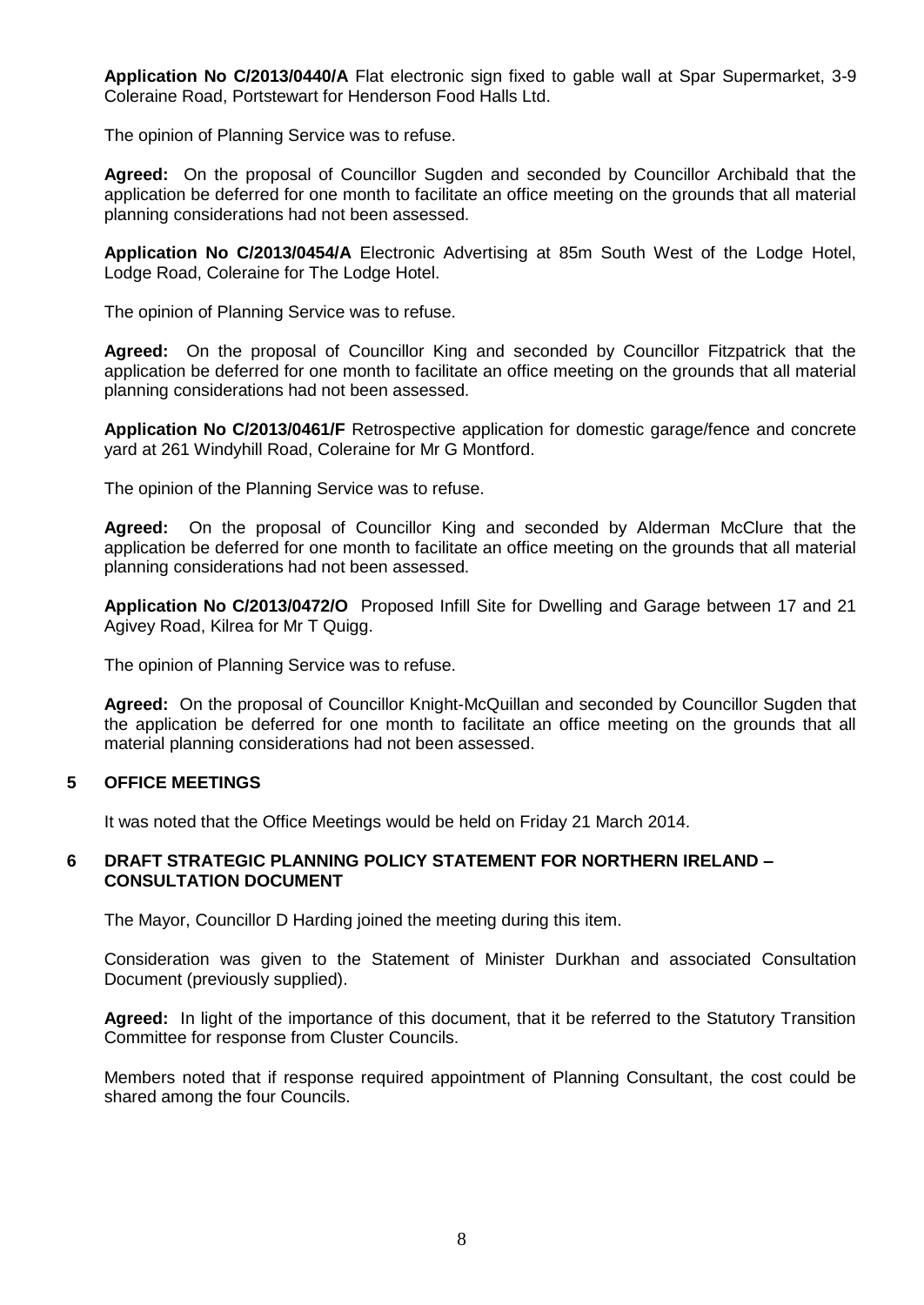# **7 GENERAL PLANNING ISSUES**

#### **7.1 Causeway Dog Rescue Centre**

Councillor Duddy referred to this application which had been submitted to Planning Service almost a year ago. He asked for an update as to when it would be scheduled and requested speedy conclusion.

Mr Mathers confirmed the matter had been discussed at the last Group Meeting. He would check the current position and phone Councillor Duddy the following day.

#### **8 CORRESPONDENCE**

#### **Royal Town Planning Institute (NI) – Councillor Training Programme 2014**

Members' attention was drawn to the amended programme for this training (previously supplied). Any member who wished to attend was asked to contact the Principal Administrative Officer.

#### **9 ANY OTHER BUSINESS**

There was no other business.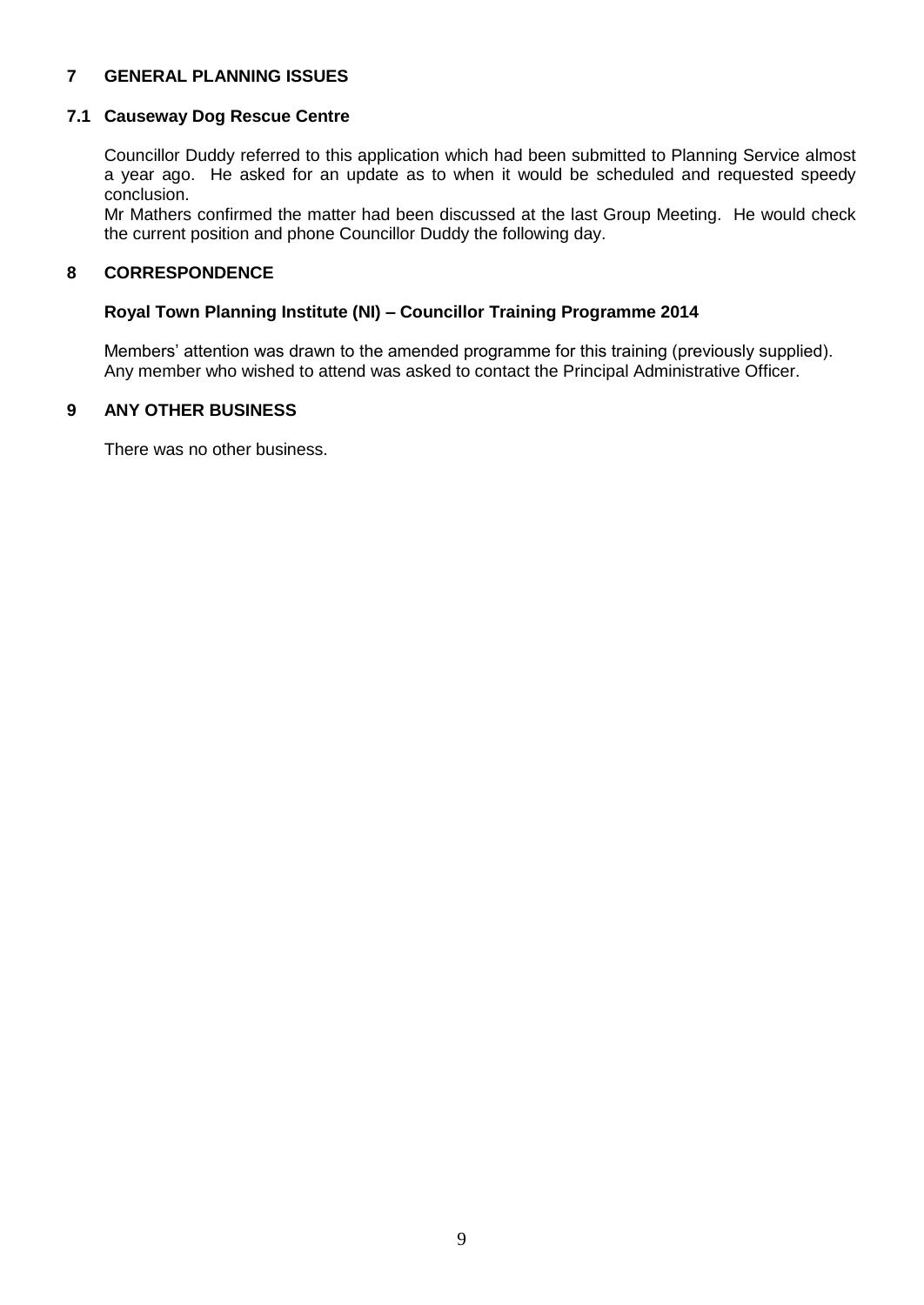| <b>Meeting</b> | <b>Environmental Services Committee</b>                                                                                                                             |
|----------------|---------------------------------------------------------------------------------------------------------------------------------------------------------------------|
| Date and Time  | 4 March 2014 at 6.30pm                                                                                                                                              |
| Location       | Bann View Committee Room, Cloonavin                                                                                                                                 |
| <b>Chair</b>   | Councillor C Archibald                                                                                                                                              |
| <b>Present</b> | Councillors T Clarke, S Cole, B Fitzpatrick, W King and R Loftus                                                                                                    |
| In attendance  | Acting Chief Executive, Head of Health and Built Environment, Head of<br>Leisure Services, Operations Manager and Business Support &<br>Administration Manager (CE) |

An apology was recorded for Councillor Duddy.

#### **2 CHAIR'S BUSINESS**

## **2.1 Congratulations**

Congratulations were extended to Mr Kieran Doherty on his appointment as Acting Chief Executive for Coleraine Borough Council.

## **3 DECLARATIONS OF INTEREST**

No declarations of interest were stated.

### **4 REQUESTS FOR PRESENTATIONS**

There were no requests for presentations.

## **5 ENVIRONMENTAL SERVICES' REPORT**

#### **5.1 Entertainment Licences – NW 200**

#### **5.1.1 North West 200 Hospitality Marquee**

An application for grant of an occasional entertainment licence was considered for:

 Mr Jonathan Gates, The Pits Area, Ballyreagh Road, Portstewart for the period  $12 - 18$  May, 2014.

**Recommended:** That the licence be issued as applied for.

Members noted that an application was awaited from the Club's representative in regard to the concert and would be presented to Committee in April.

### **5.2 Corporate Health and Safety Audit**

Following Council's conviction in October 2013 of 3 offences under the Health and Safety at Work (NI) Order 1978, discussions with the Health and Safety Executive for Northern Ireland (HSENI) to consider the judgement in the case had been ongoing. A number of immediate actions had been taken following the accident and a number of strategic interventions were under consideration.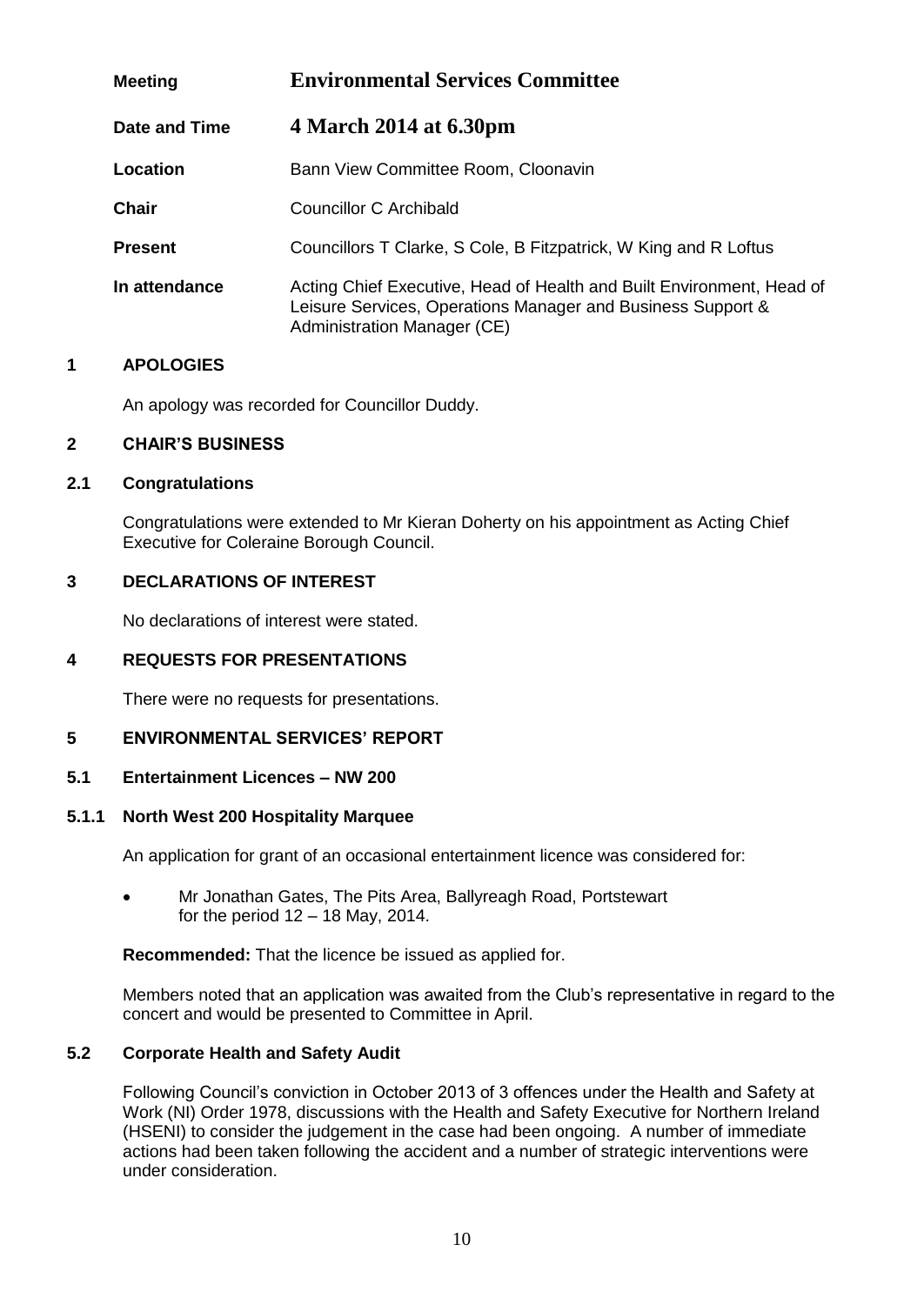As part of this work, a Tender was placed in December 2013 for an 'independent audit', which had resulted in the appointment of Willis Risk Management Consultancy, also Council's current insurer, who had now provided an Audit Report. The report was divided into 5 sections and a RAG system used to prioritise categories viz:

- Red Priority 1 requires attention within 6 months
- Amber Priority 2 requires attention within 12 months
- Green Priority 3 requires attention within 18 months

The audit had found a total of 71 recommendations across the 5 sections, a number of which were duplicated recommendations in two or more of the sections. Recommendations were reported as follows: 3 as Priority 1, 33 as Priority 2 and 35 as Priority 3. All Priority 1 actions were currently being addressed and would be completed within the next 2 months, depending on the availability of specialist contractors from within the private sector. The Priority 2 and 3 recommendations would be assessed and grouped into an action plan to ensure that each recommendation was fully implemented within the required timeframe.

Analysis of the findings of the recommendations had identified 4 key themes as outlined below:

|     | Governance                           | A more strategic role for the Health and Safety Committee<br>The reporting of internal health and safety audits to the Audit<br>Committee                                                                                                                            |
|-----|--------------------------------------|----------------------------------------------------------------------------------------------------------------------------------------------------------------------------------------------------------------------------------------------------------------------|
| ii. | Roles and<br><b>Responsibilities</b> | A clear organisational strategy making line managers responsible<br>for health and safety within their teams and holding them to<br>account<br>The health and safety advisor to take on a role akin to internal<br>health and safety audit                           |
| iii | Resources                            | Health and safety training for managers and employees should be<br>ring fenced<br>One health and safety advisor for an organisation of 300<br>employees was insufficient<br>RPA would provide an opportunity to create a more effective use<br>of existing resources |
| İV. | Corporate Risk                       | Health and Safety should be regarded as a corporate risk.                                                                                                                                                                                                            |

Addressing these themes would provide a template for an action plan and process to deal with the majority of recommendations, those remaining would be managed as individual issues.

Discussions with the HSENI had confirmed that this treatment of Health and Safety as a corporate priority, to be driven by elected Members through the Audit Committee to every manager in the organisation who would be held to account, was their preferred direction of travel for the local government sector. Council was now considered an exemplar and the HSENI was keen to have Council drive and champion the new culture within the sector. HSENI had indicated support and assistance would be available to develop this work.

In response to Members' questions, the Acting Chief Executive advised that an additional £75,000 had been set aside in the budget to deliver Health and Safety for the coming year, which would be mainly for training of line managers. It was likely that an additional part-time staff resource would be sourced from one of the Cluster Councils. He stressed that this work was of such importance that, if further funding was needed, it would require to be met.

Members noted that Council's Health and Safety Committee currently met on a monthly basis

**Recommended:** On the proposal of Councillor King and seconded by Councillor Cole, that Council approve the approach outlined including the drafting of a formal action plan for Members' approval.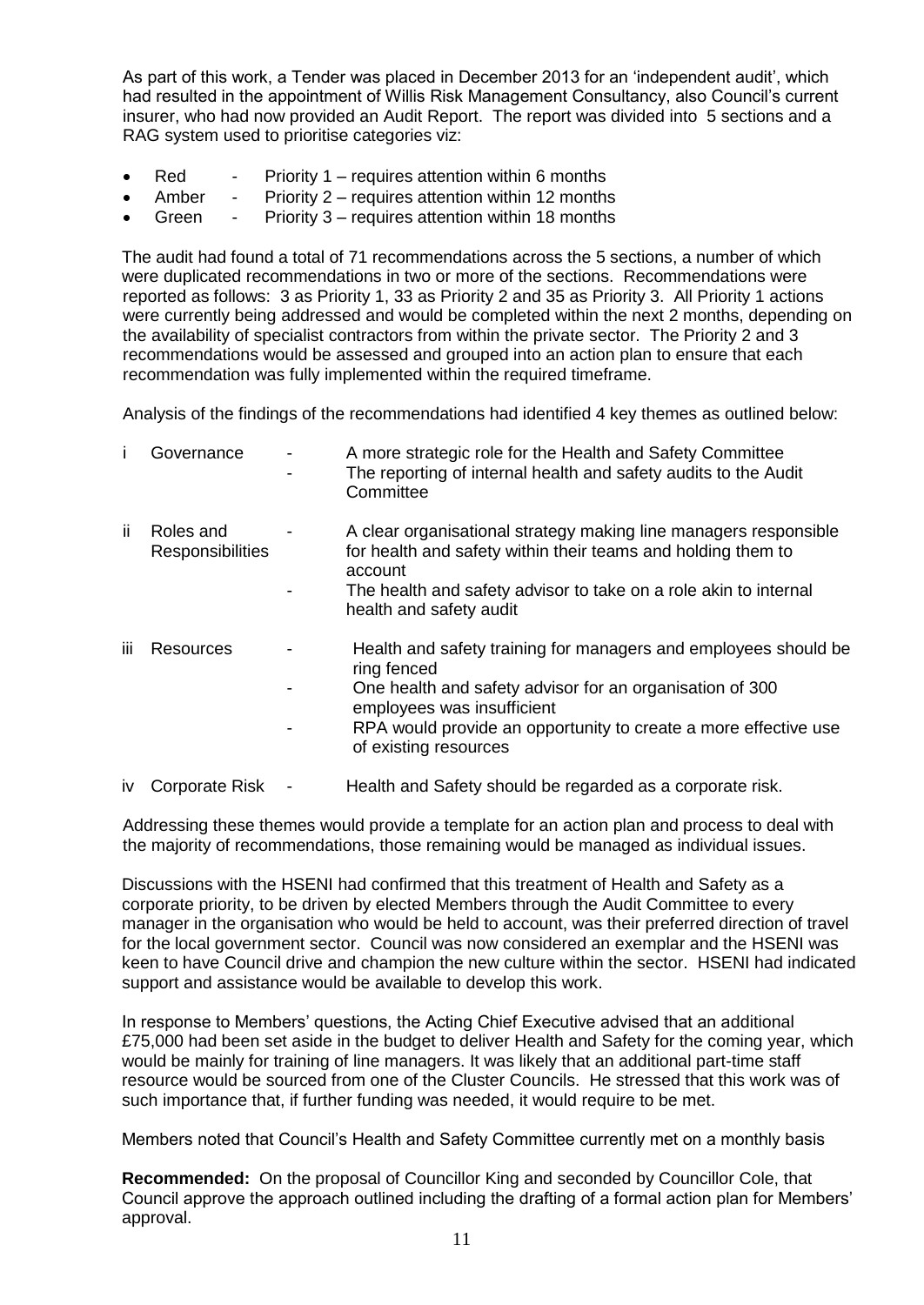## **5.3 For Information**

## **5.3.1 Affordable Warmth**

On 17 February 2014 the Department for Social Development (DSD) launched a public consultation 'From Fuel Poverty to Achieving Affordable Warmth'. The Consultation would run for a 12-week period to end 9 May 2014. The DSD hoped to introduce a new model for the delivery of energy efficiency of low income households, which would involve partnership working with the University of Ulster, Cluster Councils and the Northern Ireland Housing Executive (NIHE), proposals for which were set out in the Consultation.

A draft response to the Consultation would be tabled at the April meeting of Council. The Consultation could be accessed on the DSD website.

### **5.3.2 Landlord Registration Scheme**

The Head of Health and Built Environment outlined the requirements of this scheme which all private landlords were required to register with for an initial 3-year period from 25 February 2014 (electronic registration) or 6 March 2014 (manual registration).

A range of mandatory information would be required from landlords, which would be collected by NI Direct, on behalf of the registrar, and processed in line with the Data Protection Act to provide a full registration and search service and allow District Councils, Department of Finance and Personnel and NIHE to carry out legal duties.

Council would be responsible for enforcement action in relation to offences and maximum fines for fixed penalties had been recommended by the Northern Group of Councils for adoption. Failure to pay would result in being taken to Court and an increased fine viz:

- Provision of false information when registering (fixed penalty £500; maximum court fine £2,500).
- Failure to register (fixed penalty £500; maximum court fine £2,500).
- Failure to provide evidence of registration in prescribed circumstances (fixed penalty £100; maximum court fine £500).

Requirements of this scheme would be publicised via a range of communication including media, DSD roadshows, advertisements, Housing Rights events and council websites.

Members noted that registration for the Houses in Multiple Occupation (HMO) Scheme and the Tenancy Deposit Scheme were already statutory requirements. It was expected that the outcome of the 3 Schemes would be a reduction in scope for exploitation in the private rented sector.

## **5.3.3 Tobacco Taxi Initiative**

### **Smoking (Northern Ireland) Order 2006**

As part of Council's enforcement of this Order, the Tobacco Control Officer and an Environmental Health Officer had taken part in a Taxi Initiative during 2 evenings in January, which had focussed on assessment of compliance in relation to smoking in these smoke free vehicles and display of correct signage within same.

No incidences of smoking in taxis had been noted and 70% of vehicles had been found to be signage compliant; verbal advice had been issued where necessary. One littering offence had been detected and a fixed penalty would be issued in due course.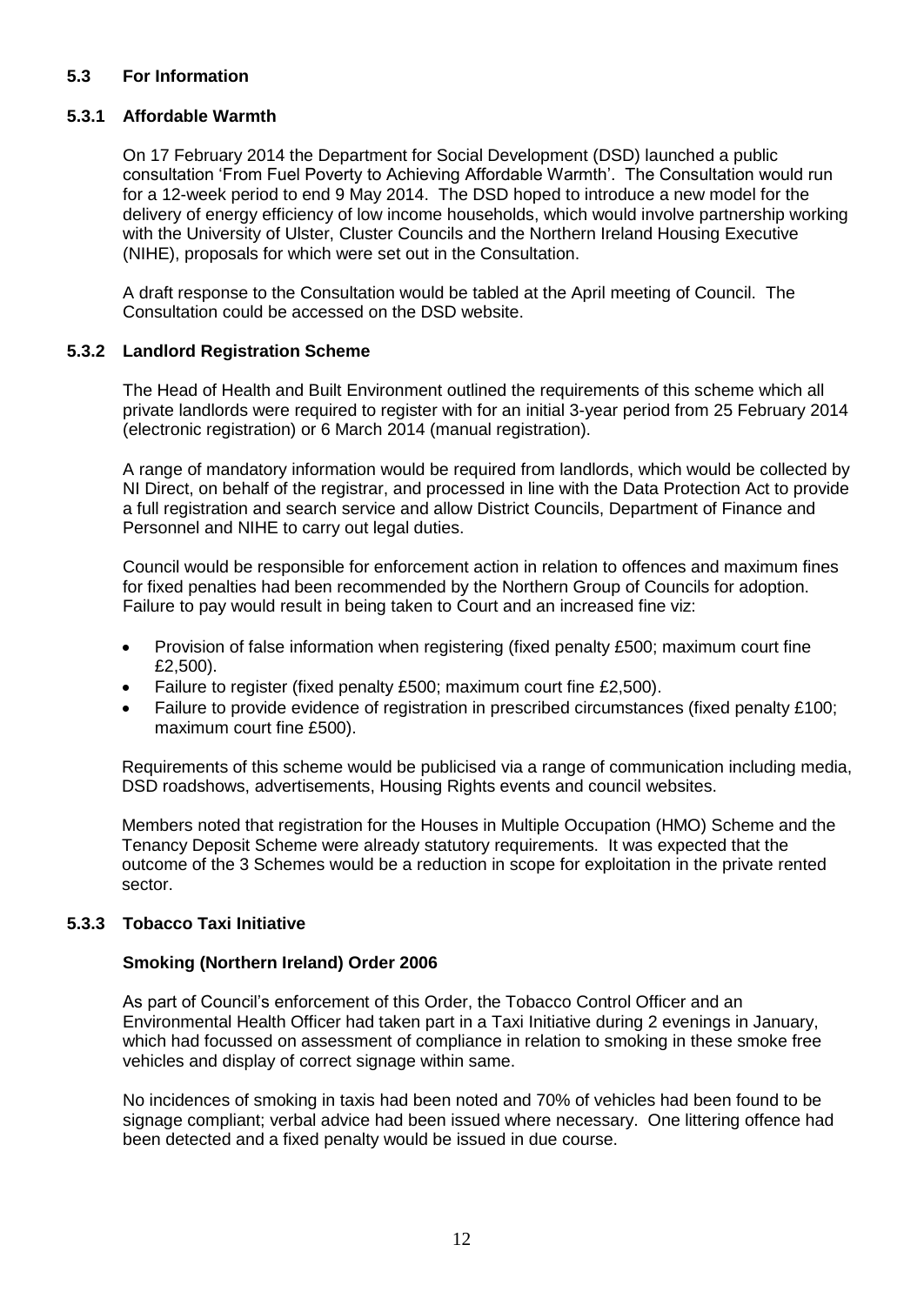# **5.3.4 Outcome of Legal Proceedings**

## **The Food Labelling Regulations (NI) 1996 as amended**

 R & J Foods Limited, trading as Greenmount Spar, 3-5 Greenmount Avenue, Coleraine for 2 offences relating to the display for sale of food beyond its use-by date viz:

Fine: £500 (£200 first offence and £300 second offence); Legal Costs £300; Court Costs £40.

## **5.3.5 Building Control Report**

Members noted the detail of the Building Control Report for the period 25 January – 21 February 2014:

- 13 valid Full Plan applications had been received for assessment.
- 60 applications had been recommended for approval.
- 410 inspections had been carried out.
- 102 contraventions had been identified, enforcement procedures communicated and remedial works implemented.
- 93 Property Certificate applications had been dealt with.
- 140 Energy Performance Certificate checks completed with 12 no. Estate Agents.
- 3 complaints had been received in respect of alleged dangerous structures.
- 3 complaints had been received in respect of derelict and dilapidated buildings, the following properties were currently receiving attention:
	- 1-6 Stuart Gardens, Portstewart (action being taken to enforce Notice).
	- 13 Victoria Street, Portrush.
- 7 enquiries had been received in respect to Postal Numbering.
- Income £26,563 had been received in respect of the four prescribed functions.

# **6 CORRESPONDENCE**

There was no correspondence

# **7 ANY OTHER BUSINESS**

There was no other business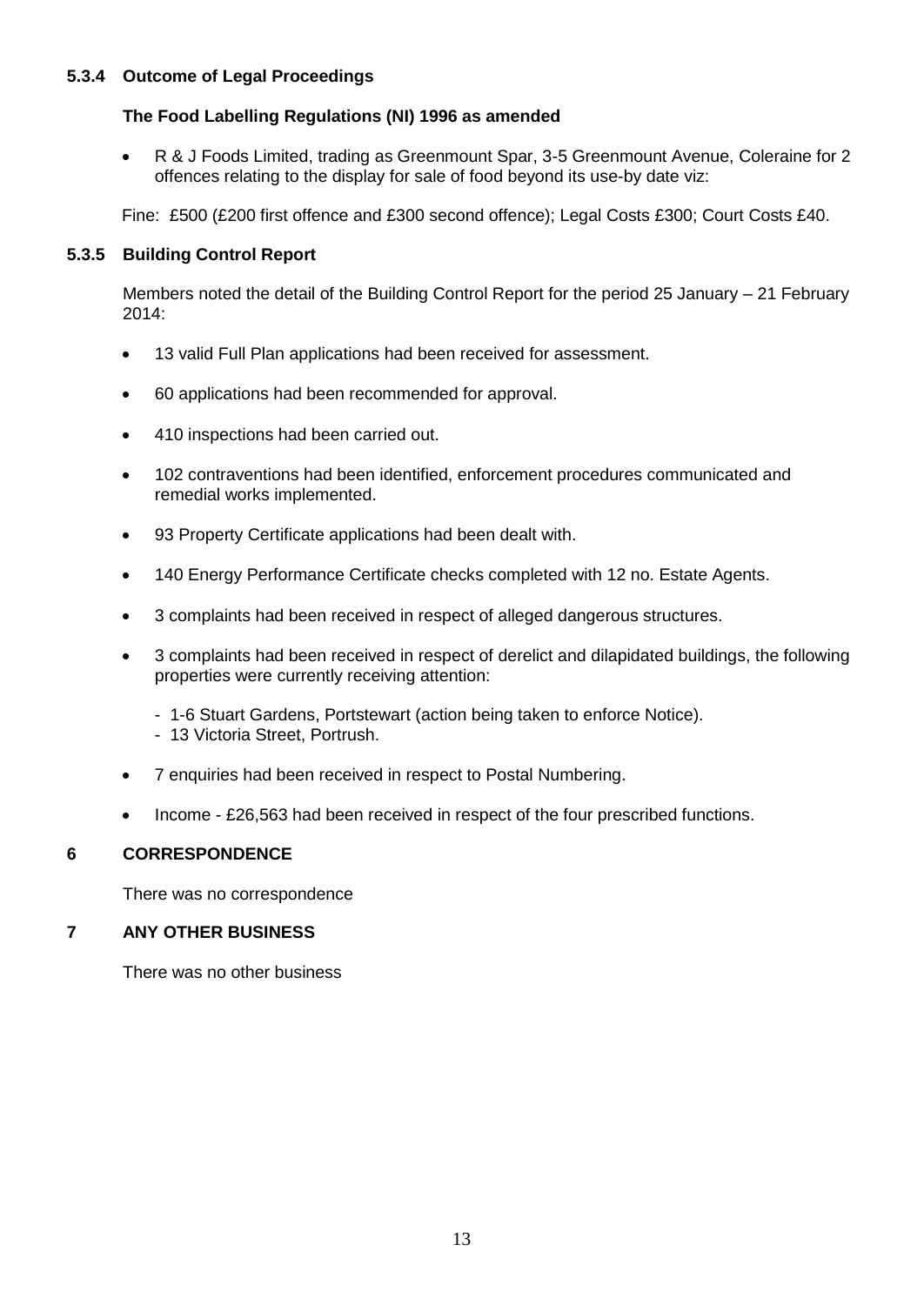| <b>Meeting</b> | <b>CORPORATE AFFAIRS COMMITTEE</b>                                                                                                             |
|----------------|------------------------------------------------------------------------------------------------------------------------------------------------|
| Date and Time  | 5 March 2014 at 6.30pm                                                                                                                         |
| Location       | Bann View Committee Room                                                                                                                       |
| Chair          | Councillor C Sugden                                                                                                                            |
| <b>Present</b> | The Mayor, Councillor D Harding and Deputy Mayor, Councillor M<br>Fielding                                                                     |
|                | Alderman J McClure and Councillors C Alexander, T Clarke and<br>S Quigley                                                                      |
| In Attendance  | Head of Central Services, Head of Finance, Principal<br>Administrative Officer, Countryside and Marine Manager and<br>Administrative Assistant |

An apology was recorded for Councillor Duddy.

### **2 CHAIR'S BUSINESS**

There was no Chair's business.

## **3 DECLARATIONS OF INTEREST**

There were no declarations of interest.

### **4 REQUESTS FOR PRESENTATIONS**

There were no requests for presentations.

### **5 CHIEF EXECUTIVE'S REPORT**

Consideration was given to the Report of the Chief Executive (previously supplied).

# **5.1 Finance**

### **5.1.1 Accounts**

It was noted that accounts for February 2014 had been previously supplied.

### **5.1.2 Council Winding Up Funding**

The Head of Finance reported that confirmation had now been received from the Department of the Environment that the Executive had agreed to provide £0.5m for the winding up of the current 26 Councils as contained in LG Circular 08/2014 (Appendix 1 of the Report).

The costs were in respect of legal and audit requirements and the total funding for Causeway Coast and Glens would be £76,923.